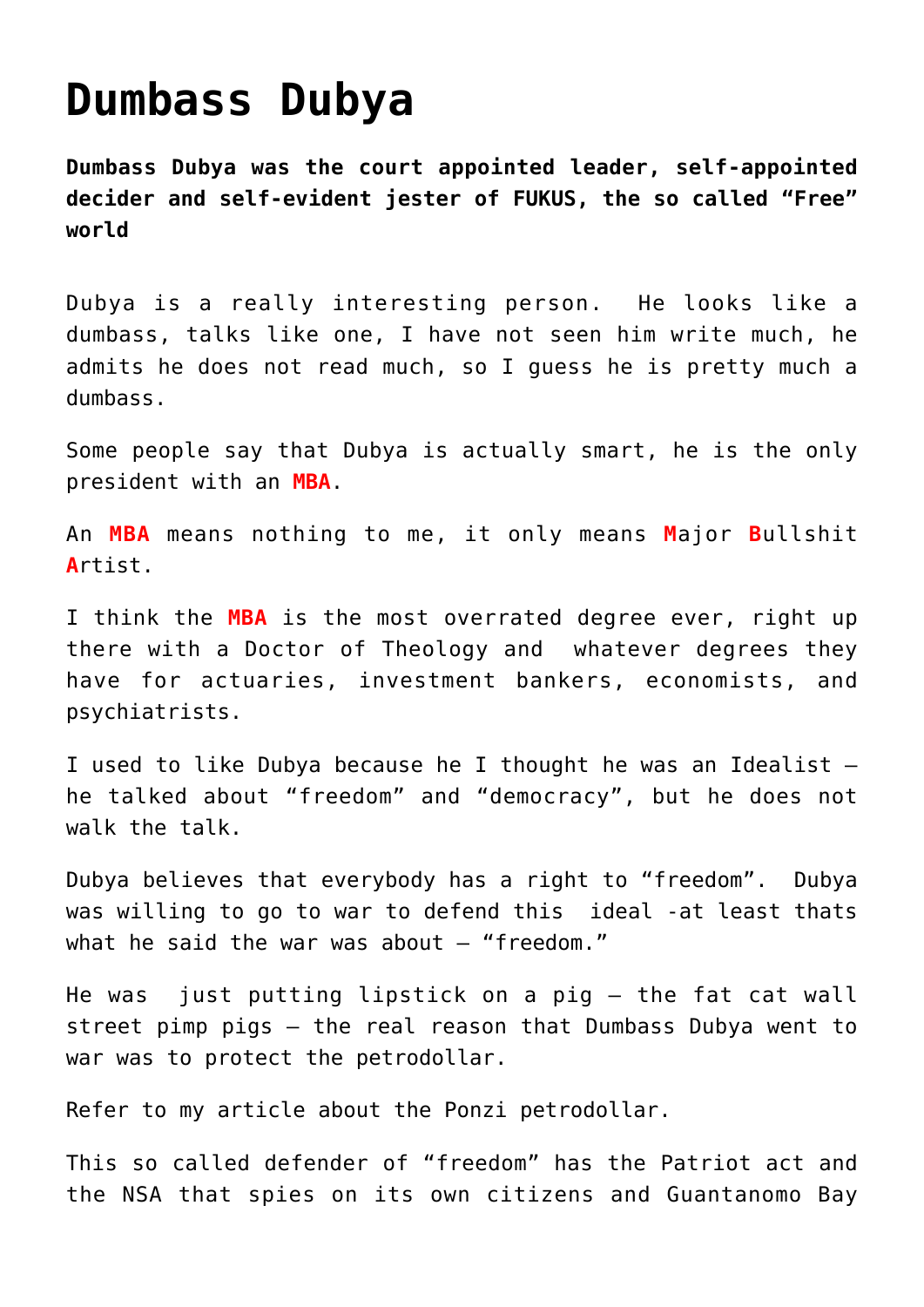prisons.

Dubya comes from a [good family,](http://en.wikipedia.org/wiki/Bush_family) his [father \(Old Daddy Bush\)](http://en.wikipedia.org/wiki/George_H.W._Bush) was a much better president than Dubya, but he was still voted out in favour of serial rapist [Slick Willie](http://en.wikipedia.org/wiki/Bill_clinton) – the horny adulterous populist procrastinator who says he feels our pain, when he isnt busy [feeling up girls](http://en.wikipedia.org/wiki/Monica_Lewinsky) his daughters age.

Old Daddy Bush, [George HW Bush \(GHWB\)](https://en.wikipedia.org/wiki/George_H._W._Bush) was one of the most remarkable and underrated presidents in USA history.

[Reagan](https://en.wikipedia.org/wiki/Ronald_Reagan) painted the big picture, but left it to GWHB to fill in the fine details.

[GWHB](https://en.wikipedia.org/wiki/George_H._W._Bush) did all the hard and unpopular work to improve the USA economy. Because of this, he was voted out in favour of serial rapist [Slick Willie](https://en.wikipedia.org/wiki/Bill_Clinton). It was because of GWHB's hard and unpopular work that the USA economy took off, but since he was voted out, serial rapist [Slick Willie](https://en.wikipedia.org/wiki/Bill_Clinton) got a free ride and claimed full credit for GWHB's hard work.

Serial rapist [Slick Willie a](https://en.wikipedia.org/wiki/Bill_Clinton)lways liked getting easy jobs, even from [interns](https://en.wikipedia.org/wiki/Monica_Lewinsky) right in his office.

This is the wonder of modern [FUKUS](http://aryadharma.world/fukus/) "[democracy](http://aryadharma.world/repsofpeople/)", especially in the home of the so called champion of the so called free world.

Even with such commendable genes, Dubya turns out to be a world-class dumbass.

I guess they must have switched babies without telling [old](http://en.wikipedia.org/wiki/George_H._W._Bush) [Daddy bush](http://en.wikipedia.org/wiki/George_H._W._Bush) when Dubya was born – like the [Omen](http://en.wikipedia.org/wiki/The_Omen) movie I saw and that child in the movie turned out to be the [Anti Christ](http://en.wikipedia.org/wiki/Antichrist) just like Dubya is in the real world.

Dubya believes that government should have less to do in peoples lives – he wants to cut taxes, he wants to let people be responsible for their retirement and these are very good things.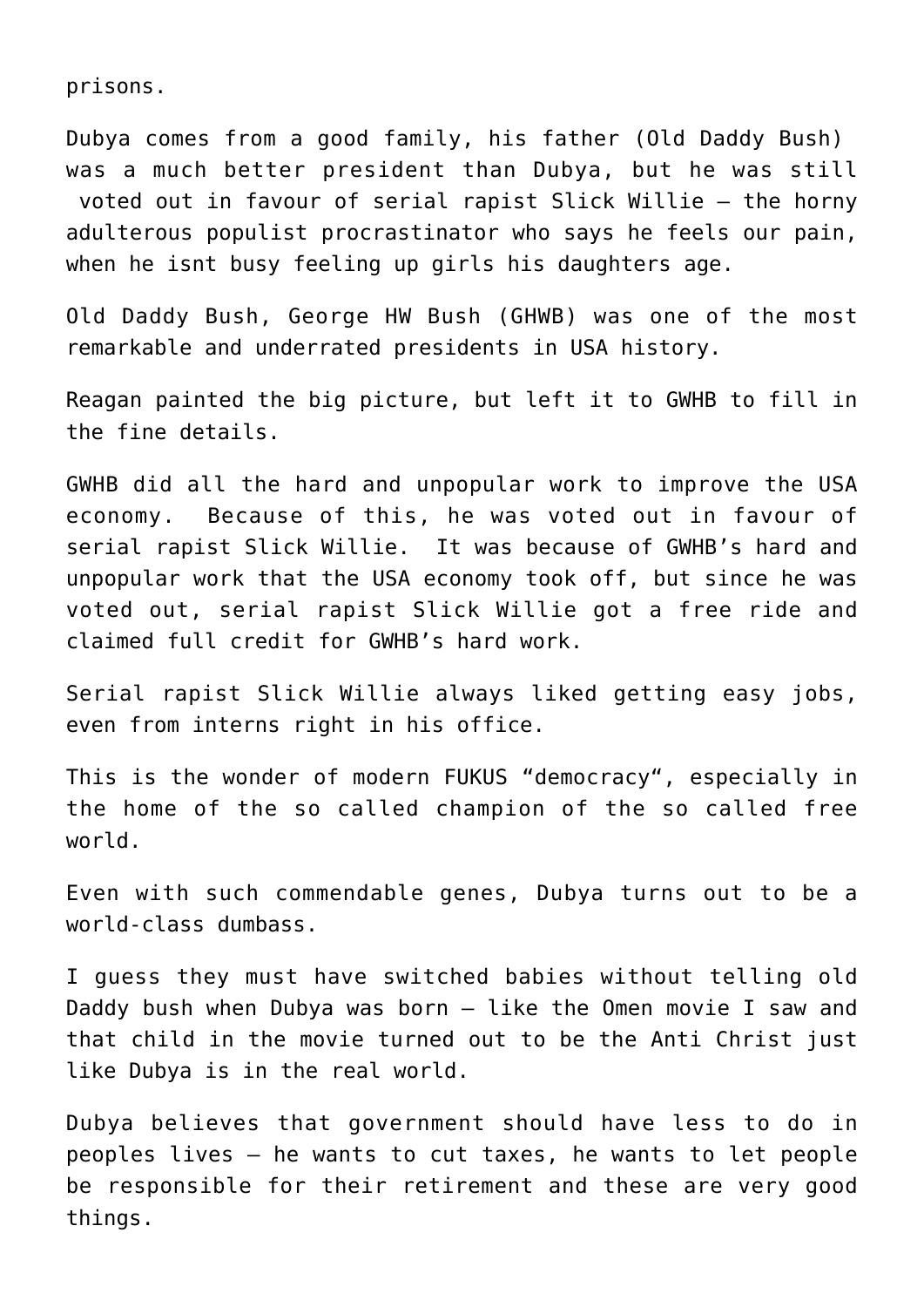But he also has the department of homeland security and the [Patriot act](http://en.wikipedia.org/wiki/Patriot_act) to guard against incoming terrorists and he supports the despicable system of imprisonment that includes [Guantanamo](http://en.wikipedia.org/wiki/Guantanamo_Bay_detainment_camp) and [Abu Gharib](http://en.wikipedia.org/wiki/Abu_Ghraib_torture_and_prisoner_abuse) and privatised prisons.

Instead of trying to eliminate the root cause of why these terrorists originate in the first place, he his trying to lock the door after the horses have bolted.

Dubya considers the [King of Saudi Arabia](https://en.wikipedia.org/wiki/Abdullah_of_Saudi_Arabia) a personal friend? Why cant Dubya look into his eyes and ask him not to be a fanatic?

I have heard accounts from friends that in Saudi Arabia you cannot even bring in a non Islamic scripture into the country – you could get into trouble – one of our friends had a Bible with her, and when the customs inspector found it, he shouted at her, confiscated it, threw the Bible to the ground and stamped on it.

And forget about protesting in Saudi or even abusing the Saudi royal family – they will kidnap you, torture you and finally behead you in public even for a verbal abuse against the Saudi royal family.

In America and [Bharat](http://aryadharma.world/bharat/), anybody can criticize their ruler or even [God](http://aryadharma.world/brahman/) and have recourse to the court of law rather than a visit by the Saudi rulers' secret police or moral police or a mob lynching or unpleasant encounter at [Chop Chop square.](http://en.wikipedia.org/wiki/Chop_Chop_Square)

Dubya is a world class dumbass  $-$  he misses even the obvious  $$ the terrorists were all Saudi Arabian, but he calls Iran the axis of evil.

**I know that people may find this strange, but the women of Iraq were more free and liberated during the regime of Saddam which was actually secular** and called itself [socialist](http://en.wikipedia.org/wiki/Baathist) though it blurred the line between socialism and communism.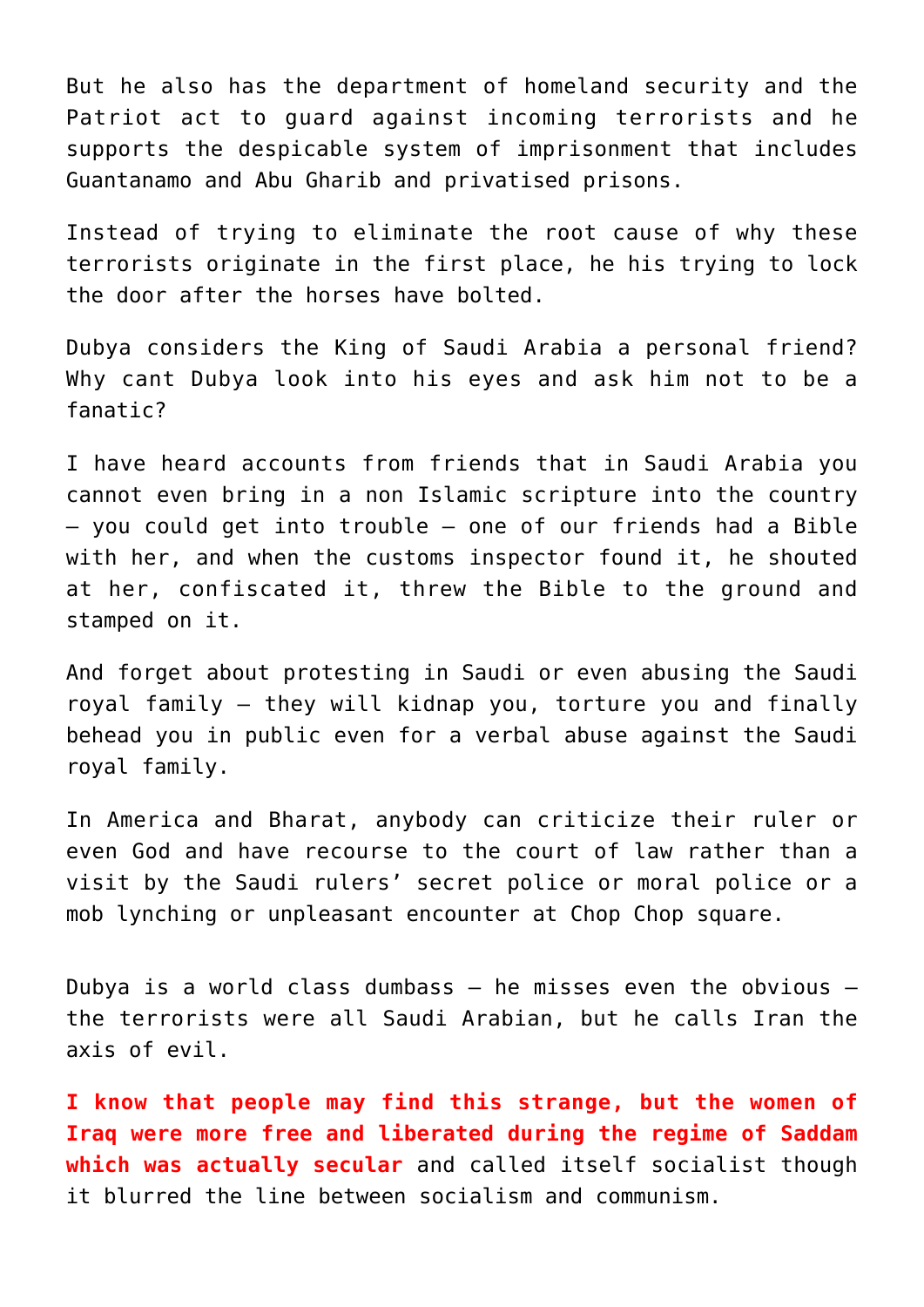**It was the first time in history since [invasion of](https://en.wikipedia.org/wiki/German_occupation_of_Czechoslovakia) [Czechoslovakia](https://en.wikipedia.org/wiki/German_occupation_of_Czechoslovakia) by [Hitler a](https://en.wikipedia.org/wiki/Adolf_Hitler)nd the illegal [invasion and](https://en.wikipedia.org/wiki/Incorporation_of_Tibet_into_the_People%27s_Republic_of_China) [occupation](https://en.wikipedia.org/wiki/Incorporation_of_Tibet_into_the_People%27s_Republic_of_China) of [Tibet](http://en.wikipedia.org/wiki/Tibet) that the invasion of Iraq was preemptive – there was no actual threat from Iraq, just a perception.**

Dubya could be a [fool](http://aryadharma.world/whoisafool/) because he thinks everybody should be a [democracy](http://aryadharma.world/democracy/), when we don't even have one [real democracy](http://aryadharma.world/democracy/) anywhere on this planet.

Dubya finds it easy to wage war because he and his cronies [Rumsfeld](http://en.wikipedia.org/wiki/Donald_Rumsfeld) and [Cheney](http://en.wikipedia.org/wiki/Dick_Cheney) have never fought a real war themselves.

 If they really took part in a war, they would take it more seriously.

Rumsfeld is the most wicked person ever and Dubya is really weak or stupid for not holding him responsible for his failures.

Dubya even failed to learn from his dad – old daddy Bush could have taken Iraq, but he knew better.

[Old Daddy Bush](http://en.wikipedia.org/wiki/George_W._Bush), fought in a war himself, he is due a lot more respect and if he had won the second term, I dont think there would have been an [Osama](http://en.wikipedia.org/wiki/Osama_bin_Laden) or a [Mohammed Atta](http://en.wikipedia.org/wiki/Mohamed_Atta) or another invasion of Iraq to find ghost "weapons of mass destruction."

**The important thing to realise is that any [fool c](http://aryadharma.world/whoisafool/)an win a war, but it is more important to win the peace and this takes a lot more time and effort by real human beings doing really human things like earning the goodwill, love and respect of the local population.**

Wars are not just some hotshot general ordering a drone, missile or nuclear bomb attack to just destroy a place, [eviscerate](https://en.wikipedia.org/wiki/Disembowelment#Disembowelment_as_torture) and destroy the lives of innocents, and overwhelm them with "shock and awe".

I think the American people take war so lightly and some fools even are eager for it because there has never been a war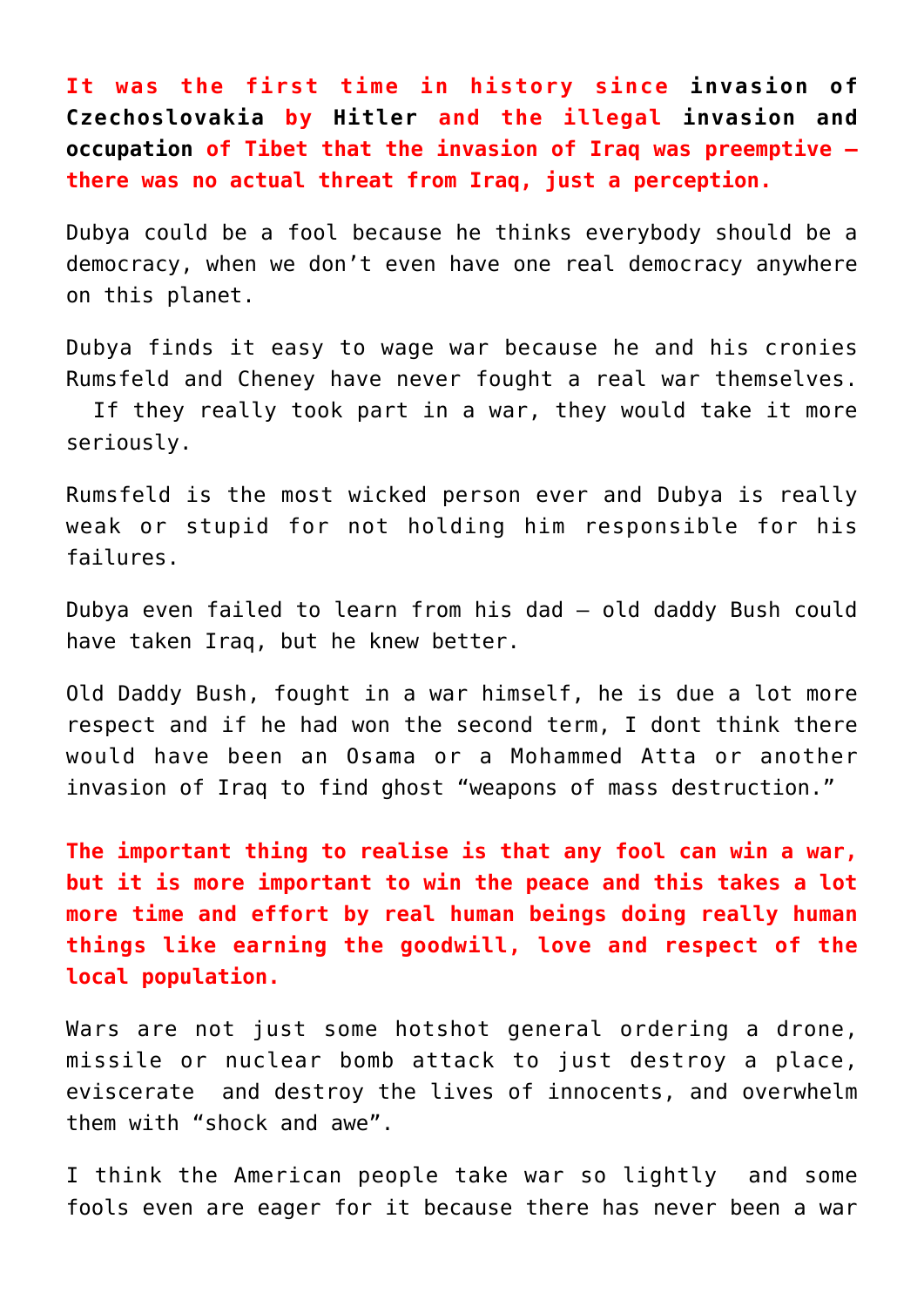in US soil in recent times.

The last war that took place on US soil was more than [150](http://en.wikipedia.org/wiki/American_Civil_War) [years ago.](http://en.wikipedia.org/wiki/American_Civil_War)

Nobody in the USA over the last 150 years has experienced having their homes destroyed and loved ones be eviscerated into just blood and guts in front of their eyes or their women molested or children shot.

War is man at its most savage. I have nothing but contempt for the **DFIs** who quantify and approve [collateral damage](http://en.wikipedia.org/wiki/Collateral_damage) – collateral damage is real people who had nothing to do with the war. In the old days war would be fought by soldiers in battlefields and the cities and civilians were generally spared.

In recent times the generals and rulers prefer to bomb the cities just to spare their soldiers – that is what Truman did when he [bombed Japan](http://en.wikipedia.org/wiki/Atomic_bombings_of_Hiroshima_and_Nagasaki) and that is what all nations have been doing ever since – these warmongers are just cowardly and selfish and so they are basically [DFIs](http://aryadharma.world/whoisafool/) and some of them are [Wicked](http://aryadharma.world/wicked/).

The pressitute media has a huge role to play in this – the media does not report both sides  $-$  take the [first gulf war](http://en.wikipedia.org/wiki/Gulf_War)  $-$  I was in Bharat then and it was the first time that a war was on live TV anywhere in the world courtesy CNN – we had [Christian](http://en.wikipedia.org/wiki/Amanpour) [Amanpour](http://en.wikipedia.org/wiki/Amanpour) and the whole war looked like a video game with a lot of fireworks.

In the [second gulf war](http://en.wikipedia.org/wiki/Iraqi_Freedom) I was in the USA and the same thing was repeated – a video game and fireworks show.

**That is the shame of the presstitute media – the media rarely shows blood and guts and faces and limbs blown off from both sides.**

Why is this – **it must be shown** – just like most people who eat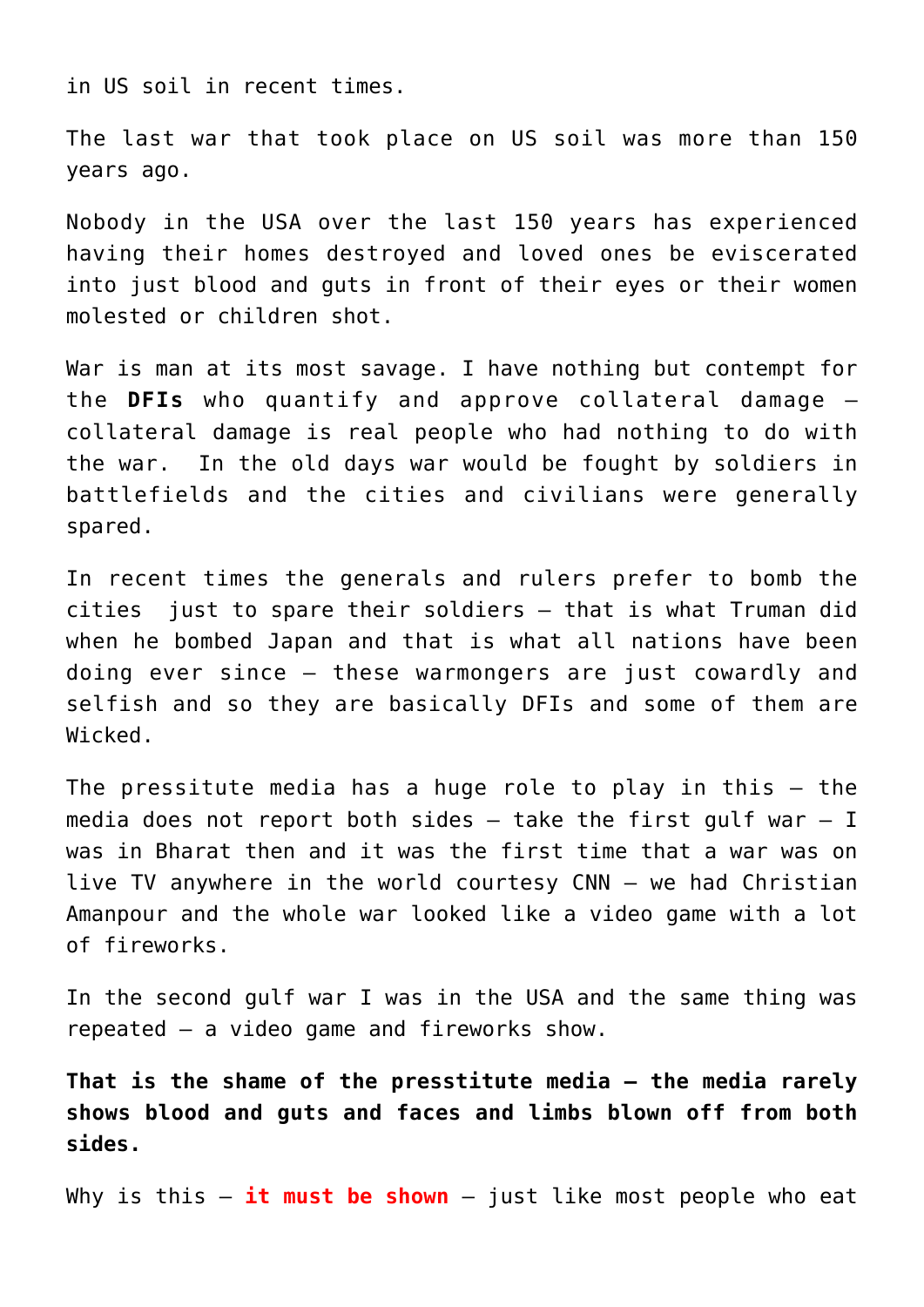meat have never seen how [it really comes to be.](http://www.peta.org/videos/)

 This is the truth – to not tell the truth is to lie and the presstitute media is just lying when it reports on war.

Dumbass Dubya is against the [Kyoto protocol.](http://en.wikipedia.org/wiki/Kyoto_protocol#United_States) Dumbass Dubya supports corn based ethanol, an absolutely absurd idea. [Ethanol as a fuel itself](http://en.wikipedia.org/wiki/Ethanol_fuel) is a dumbass idea. We must not encourage or fund it.

Dumbass Dubya ducked from being hit by a shoe.

Saddam stood up like a man even when he was hanged.

Saddam was the real man, he was not afraid of death, much less a shoe.

Dumbass Dubya is the real [pansy.](http://www.urbandictionary.com/define.php?term=pansy) He cannot even stand up to a shoe and does not even have the graciousness to request forgiveness for the person who threw the shoe at him.

Saddam was supposed to be a dictator who had a referendum and he won almost a 100% and the country was safe, the women were free to work and dress as they wished and there was no violence even though there was crippling international sanctions.

**No weapons of mass destruction were found even by international agencies.**

[Saddam](http://en.wikipedia.org/wiki/Saddam_Hussein) was put through a lot of suffering – he was humiliated during imprisonment and lost his sons.

Dumbass Dubya liberated Iraq by dropping scores of bombs that killed many women and children (what the disgusting **[FUKUS](http://aryadharma.world/fukus/)** armies deceitfully refer to as [collateral damage\)](https://en.wikipedia.org/wiki/Collateral_damage).

The pressitute media has portrayed [Saddam](http://en.wikipedia.org/wiki/Saddam) as some perverted mad man – he is not a madman. He did a lot of good things too